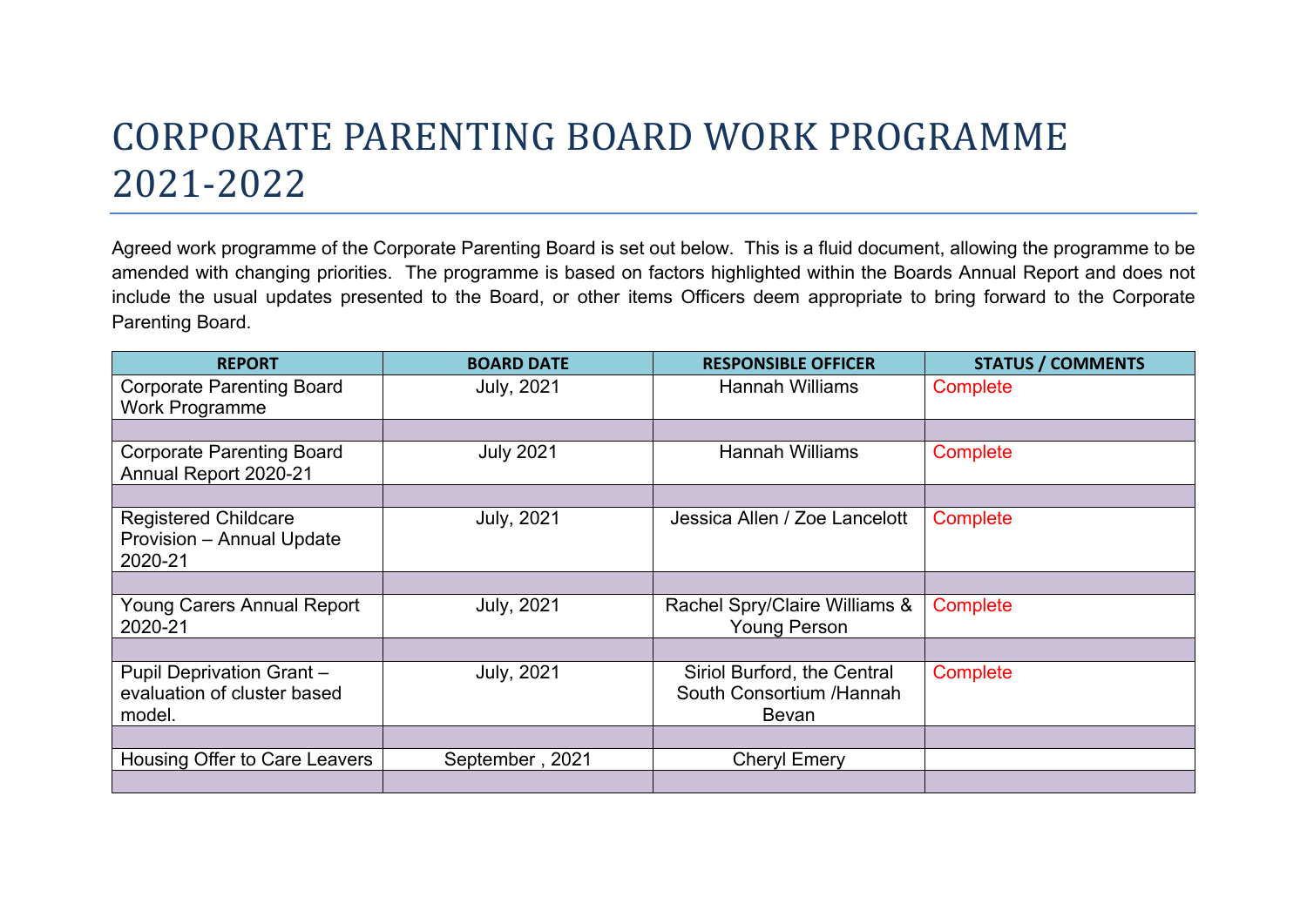| <b>RCT Forum</b>                                                                                        | September, 2021 | Chris Dunn & Young Person<br>Representative      |  |
|---------------------------------------------------------------------------------------------------------|-----------------|--------------------------------------------------|--|
| <b>Children Looked After Website</b><br><b>Advancements Presentation</b>                                | September, 2021 | Ceri Mann                                        |  |
|                                                                                                         |                 |                                                  |  |
| <b>Youth Offending Service</b><br>Annual Report 2020-201                                                | September 2021  | <b>Lyndon Lewis</b>                              |  |
|                                                                                                         |                 |                                                  |  |
| <b>Resilient Families Service -</b><br>Performance Data Update<br>2019-20                               | September, 2021 | Zoe Lancelott                                    |  |
|                                                                                                         |                 |                                                  |  |
|                                                                                                         |                 |                                                  |  |
| <b>Miskin Annual Report and</b><br><b>Therapeutic Families Team</b><br>Annual Report 2020-21            | November, 2021  | Matthew Free / Jay Goulding /<br>Sarah Longhurst |  |
|                                                                                                         |                 |                                                  |  |
| <b>RCT Forum</b>                                                                                        | November, 2021  | Chris Dunn & Young Person<br>Representative      |  |
|                                                                                                         |                 |                                                  |  |
| PDG LAC - Offer of Online<br><b>Tuition Feedback</b>                                                    | Novembe, r 2021 | <b>Kerry Webster</b>                             |  |
|                                                                                                         |                 |                                                  |  |
| Vale, Valleys & Cardiff<br><b>Regional Adoption Annual</b><br>Report                                    | January, 2022   | <b>Annabel Lloyd</b>                             |  |
|                                                                                                         |                 |                                                  |  |
| <b>Cwm Taf Fostering Front Door</b><br>- Update on developments<br>and impact of marketing<br>campaigns | January, 2022   | <b>Alastair Cope</b>                             |  |